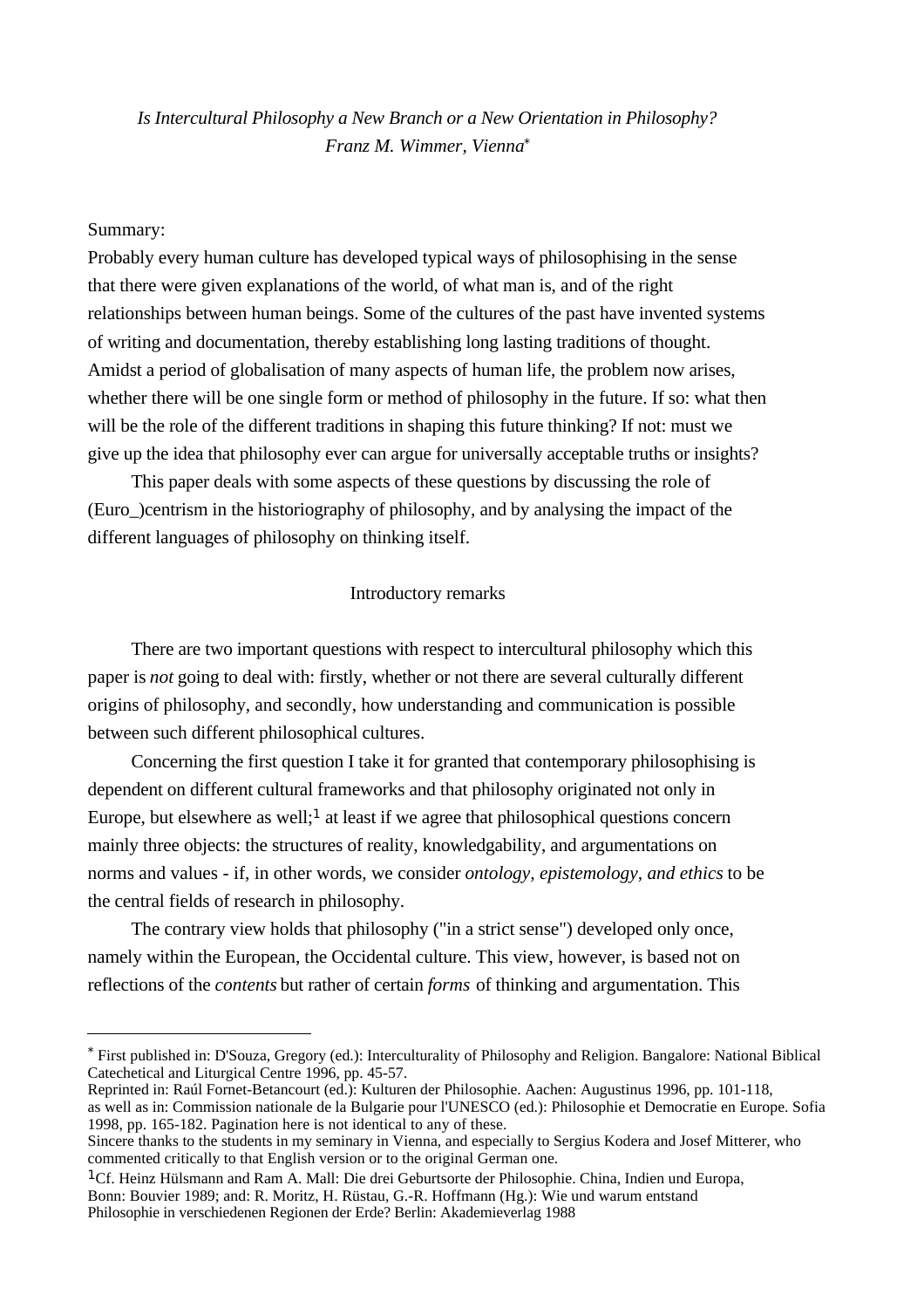view orientates - or rather occidentates - until this day most discussions of professional philosophers all over the world. However, it is not convincing. There are good reasons to hold that philosophy today and in the future will have serious shortcomings if it continues to discuss global questions only within the framework of concepts and methods derived from occidental lore.<sup>2</sup> If philosophy will not be able to surpass its occidentation by going forward to a true globalisation, it will fail to give answers to humankind in the future. So there are reasons to accept the view that philosophy in a general sense has several - and perhaps many - origins. But is it true?

There are sources of different character - and not always texts, or academic treatises which show that philosophy developed independently, in Africa as well as in America, Asia, and Europe. In all these cases we do not find monolithic systems but rather a web of ways of thinking and arguing, which continue to influence contemporary philosophy. This leads to the first question: how can philosophy, which never can be expressed independently from linguistic and conceptual tools coming from particular languages and cultures, aim to provide us with answers which are intended to be universally true or valuable? This is the crucial question with respect to the possibility and necessity of intercultural philosophising.

Concerning the question of the possibility of *understanding* I believe that this matter should be viewed from the angle how communication and understanding between philosophers is possible at all. This would be a very general subject, and I am not going to deal with it here.

Instead, I will discuss the problem of the title, *Is Intercultural Philosophy a New Branch or a New Orientation in Philosophy* in four steps.

*First* I want to draw your attention on the "*story*" of philosophy which has been told by philosophers and historians of philosophy in Europe. It mainly is the story of a unique and developing human reason whose main representatives happen to be male, white, and occidental. The first task will be to evaluate and to revise this kind of story.

*Second:* Philosophers will never have anything else than their words to show what they think. Words from certain languages, words that were formed within certain cultural contexts. In other words: the questions, methods, plausibilities and beliefs of philosophers originate within a temporal, social, and cultural framework. And yet: if they will philosophise, they always will try to arrive at transcultural insights. Therefore, the question whether philosophy with an intercultural orientation is possible, is not just another exotism, but is fundamental for every thinking which knows about the cultural contingency of all modes of thinking, and yet aims to know. Philosophy under these conditions will only be possible by a *polylogue* rather than by multiple dialogues which was the leading idea behind comparative philosophy so far. It will be necessary to philosophise systematically, but in new ways.

l,

<sup>2</sup>For a critical discussion of the widespread equation of "philosophy" and "European philosophy" confer e. g.: Franz M. Wimmer: *Interkulturelle Philosophie. Theorie und Geschichte.* Wien: Passagen 1990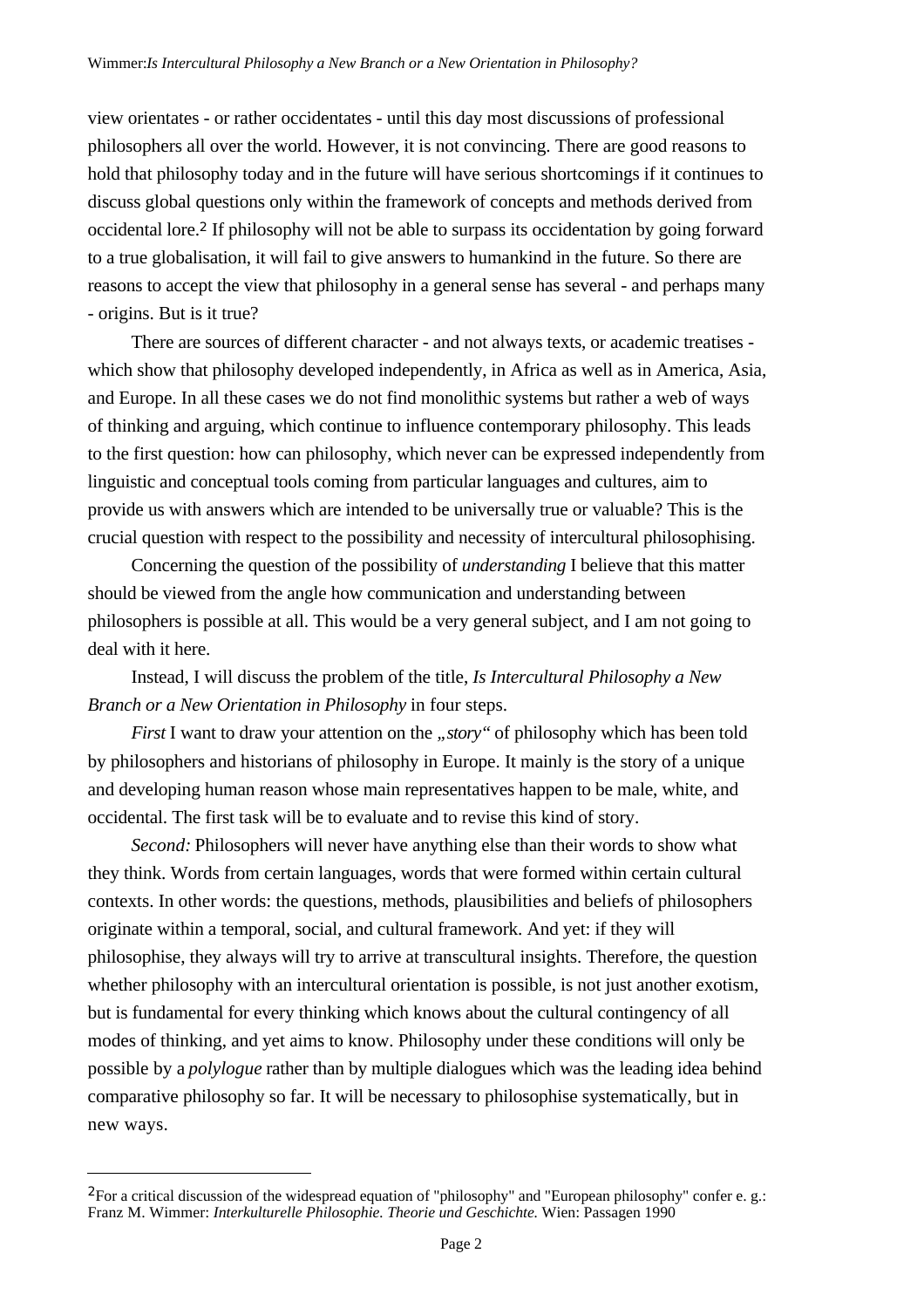*Thirdly* I will outline what often is considered to be a solution to the dilemma between universalism and particularism: to negate universalism and to "let flourish hundreds of flowers". I do not think that this kind of "ethnophilosophy" solves the problem.

In the *fourth* paragraph I shall outline some consequences for the historiography of philosophy as well as for systematic argumentations in this field.

## (1) Is there an alternative to the One-Way History of Philosophy?

In a "strict sense", we have been told, philosophy is occidental. By way of cultural theory philosophical thinking has been distinguished from not-philosophical thinking. It may not always be stated explicitly, but it lures in the background when departments, conferences, book series or bibliographies in philosophy are planned. If there are descriptions of Chinese or Indian thinking to be found in general histories of philosophy at all, they regularly are restricted to antiquity - to thinkers who seem irrelevant to contemporary philosophy. On the other hand, one can read that (say) an Indian thinker of the 19th or 20th century is not an "Indian" philosopher because of his Western influence<sup>3</sup> but no one would imagine Heidegger not being a European philosopher, because of his reading of Lao Tze. The underlying assumption of such classifications seems to be the silent conviction that authentic and pure "cultures" will be lost under the impact of foreign influences. One wonders whether and how Occidentals are supposed to have lost a comparable authenticity.

In that situation non-occidental thinkers are at a mess: either they behave like occidental philosophers, in which case they are not considered *authentic representatives* of their respective cultures. Or they behave like their forefathers were supposed to behave, in which case they are not considered to be *true philosophers,* at least not in the sense that contemporary academic philosophers would feel bound to take their arguments seriously. From their point of view, one or the other behaviour can be judged positively or negatively according to the degree of the desirability of global Westernization - but the picture of philosophy as purely and exclusively Occidental remains untouched. It does not make a big difference, whether one says that philosophy is a burden of Occidental culture (as Heidegger says), whether it is considered to be just one neutral characteristic of Occident (Rorty thinks so) or whether it is seen to be one of the great achievements of this culture (as most people seem to think) - it does not make much difference for non-occidental thinkers: they thereby are excluded from the history of philosophy, before their voices can even been heard.

Not only Occidentals think this way. The practice and teaching of philosophy at African, Indian, Japanese or Latin American departments show that a Eurocentric stance is quite globally agreed upon; that the pedigree of all of today's philosophers consists in a

l,

<sup>3</sup>Cf. the discussion of this question by K. H. Potter: *Are all indian philosophers Indian Philosophers?* in: Journal of the Indian Council of Philosophical Research, Vol. 11, 1985, No. 2.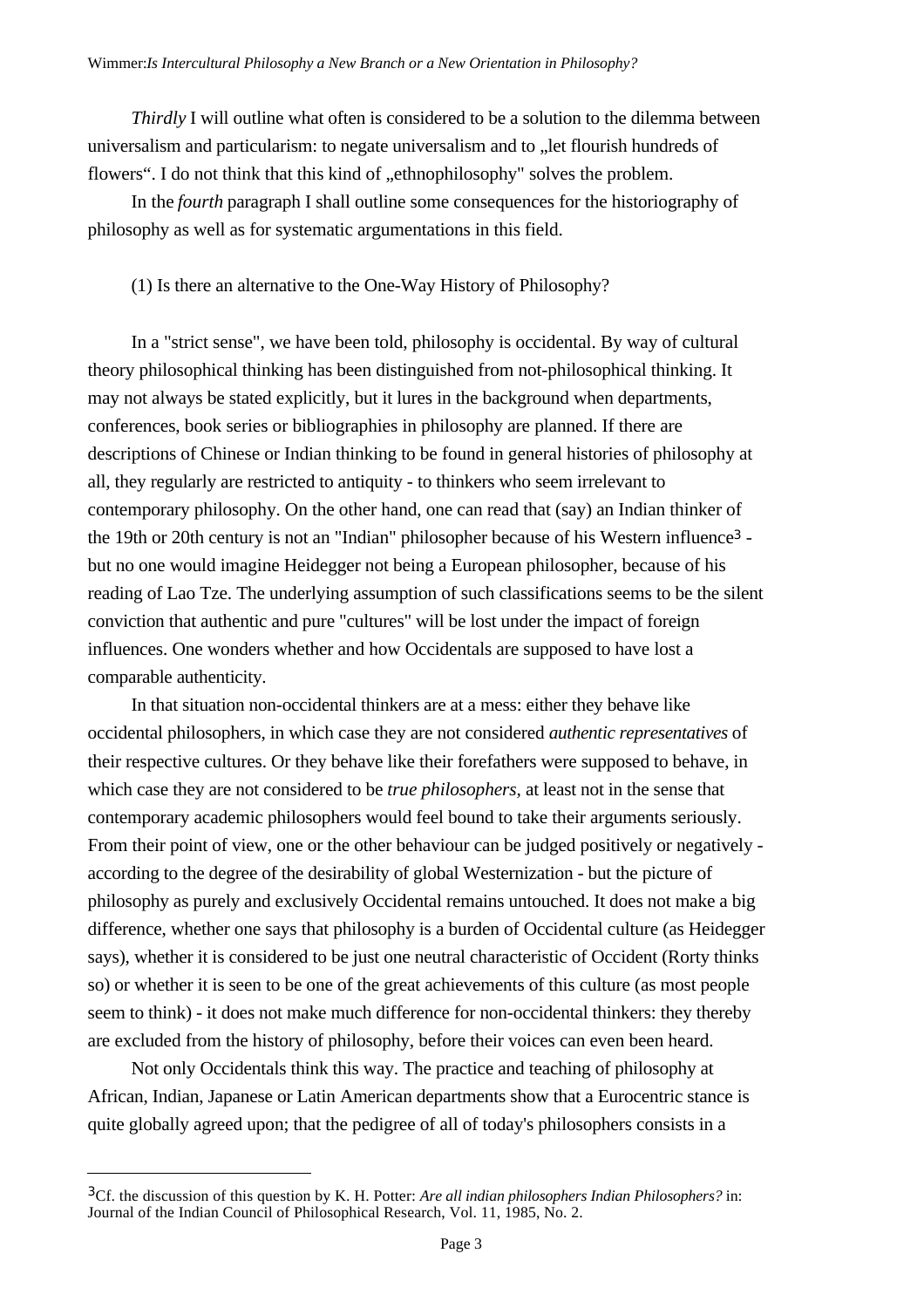series of European names. Of course mention will be made that Confucianism influenced the period of Enlightenment, or Islamic metaphysics the medieval philosophy. But all this is considered to be important only with respect to the developing of a *unique tradition:* the Western.

We have to ask how historians of philosophy *should* behave under such circumstances.

*Firstly,* the preconditions and the functions of the delimitations against the foreign have to be analysed: the *barbarian,* the *exotic,* and the *pagan.* <sup>4</sup> In other words: the discipline of philosophy has to reconstruct its own ideology, in order to establish an egalitarian basis of communication between philosophies from different parts of the world, a basis of polylogue communication.

Before we begin to do that, judgements about the philosophical thinking of humankind are premature. To establish a polylogue is easier to say than to do, because we will only succeed by presupposing that *all* traditions of thinking are epistemologically equivalent to every other. It is difficult to imagine how under such presuppositions philosophy can be done at all, but it is almost impossible to imagine how philosophical thought can be derived from all valuable traditions avoiding a polylogue.

There are at least some practical rules which foster this new concept of philosophy: not to publish books about or in Indian philosophy within series of "Indology", and alike. Obviously philosophy in Japanese, Chinese, or Indian tradition is *philosophy* and *not* only of interest to ethnographers or readers in search of the "soul of Asia".

# (2) Transcultural philosophy: the universalistic dream

Speaking about philosophy, we are confronted with a permanent dilemma: philosophers never can demonstrate what they conceptualise other than by concepts, formed by words in a certain language, a language that is tied to a cultural, social, historical context. Yet philosophers always at least pretend to speak in the name of reason, which means that their judgements are true for all people and forever. So the dilemmatic question is: how can we achieve transcultural, globally valid "insights" or "truths" if our perceptions of the world - and the means to express these - are particular (not to say "parochial") out of necessity?

One way out of this dilemma, the one chosen by Hegel and Heidegger, is giving confidence to one language which then is said to be exceptional; another way is to construct a method (e.g. Descartes, Husserl or the Vienna Circle).

Hegel's use of the German verb "aufheben" is an example for the first way. Hegel reminds us that "aufheben" renders the significances of three Latin verbs, "conservare," negare, elevare" - and he believed that the German language not only was different from Latin in this case, but that it actually grasped reality. Heidegger turned confidence into faith.

<sup>4</sup>These concepts are discussed in Wimmer 1990 (cf. note 2)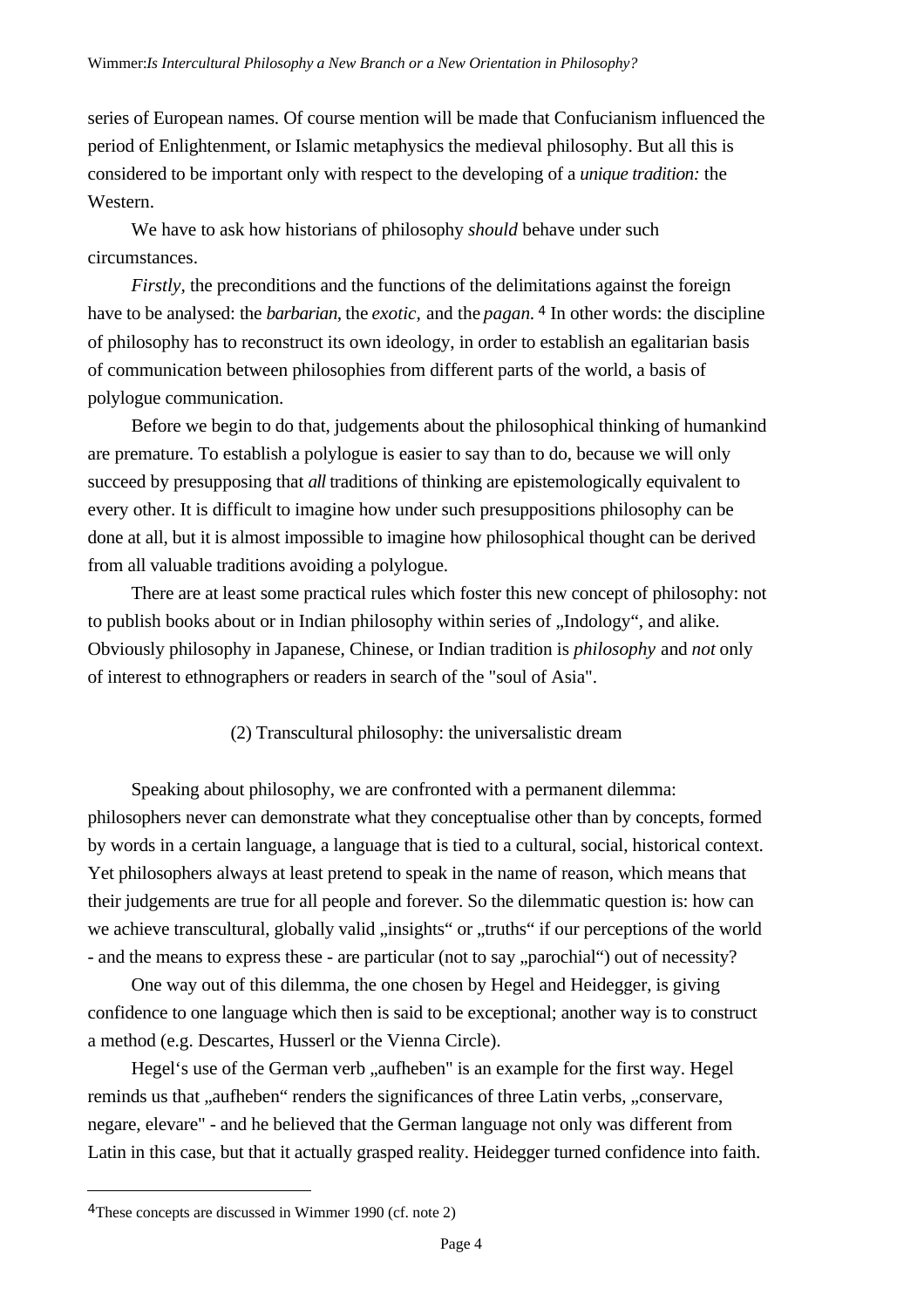Nowadays, many sneer at such "atavistic" behaviour, yet it is not easy to confront the problem.

With respect to the relation of his mother tongue *Akan* to *English,* his professional language, Kwasi Wiredu talks about the "Need of Conceptual Decolonization" since for a person whose mother tongue is Akan the meaning of words like "truth, reality, knowledge, self, person, space, time, life, matter, subjectivity" and many others is different from the meaning English native speakers ascribe to these terms. Consider Wiredu's proposal to that:

"Try to think them through in your own African language and, on the basis of the results, review the intelligibility of the associated problems or the plausibility of the apparent solutions that have tempted you when you have pondered them in some metropolitan language."<sup>5</sup>

I think that Wiredu is right, but his idea leads very far. To "decolonize" so many concepts by commenting and reviewing , metropolitan" languages with the means of very different languages will not be sufficient. It will be necessary to do the same job with respect to every language involved, which means that in the case of the terminology of philosophy "dehistorization" will be the consequence. In any case it remains necessary to *translate* the discoveries into new terminologies. Since the whole process of revision, criticism and translation of philosophical concepts and descriptions of problems requires understandable results, there must be some standardised terminology - such standards only can develop within a *tradition.* So the question is rather: can we criticise or analyse traditions without relying on or creating traditions at all? We can not.

There are two thinkable ways out of this dilemma. One way is, to search for a single method of reasoning that goes beyond every cultural conditioning. This was the way of Descartes, Kant, Hegel, Marx, Husserl and the whole of Analytic Philosophy. However, neither in the past (nor likely in the future) any one method has convinced every thinker.

The second way out consists in cultivating ethnic particularities and calling that "philosophy". In such a case the problem of translation and interpretation will be reduced, and equally reduced will be the audience.

Raúl Fornet Betancourt has formulated the dilemmatic situation:

1

"Es cierto que hemos criticado explicítamente la universalidad filosófica europea u occidental; pero lo hemos hecho por lo poco que tiene de verdadera universalidad y por lo mucho que transpira de etnocentrismo europeo."<sup>6</sup>

The decisive question for philosophy is: who knows how about "la verdadera universalidad", about true universality? Without criteria to distinguish true from false universality, every criticism of "eurocentrism" or of anything similar will be little more than empty noise. The task here is at least threefold: to reflect on the culturality or regionality of

<sup>5</sup>Kwasi Wiredu: *The Need for Decolonization of Philosophy,* to be published in: Heinz Kimmerle und Franz M. Wimmer (eds.): *Studies in Intercultural Philosophy,* vol. 3, Amsterdam: Rodopi (forthcoming 1995) <sup>6</sup>Raúl Fornet Betancourt: *Filosofía intercultural.* México: Pontifica Universidad de México 1994, p. 97.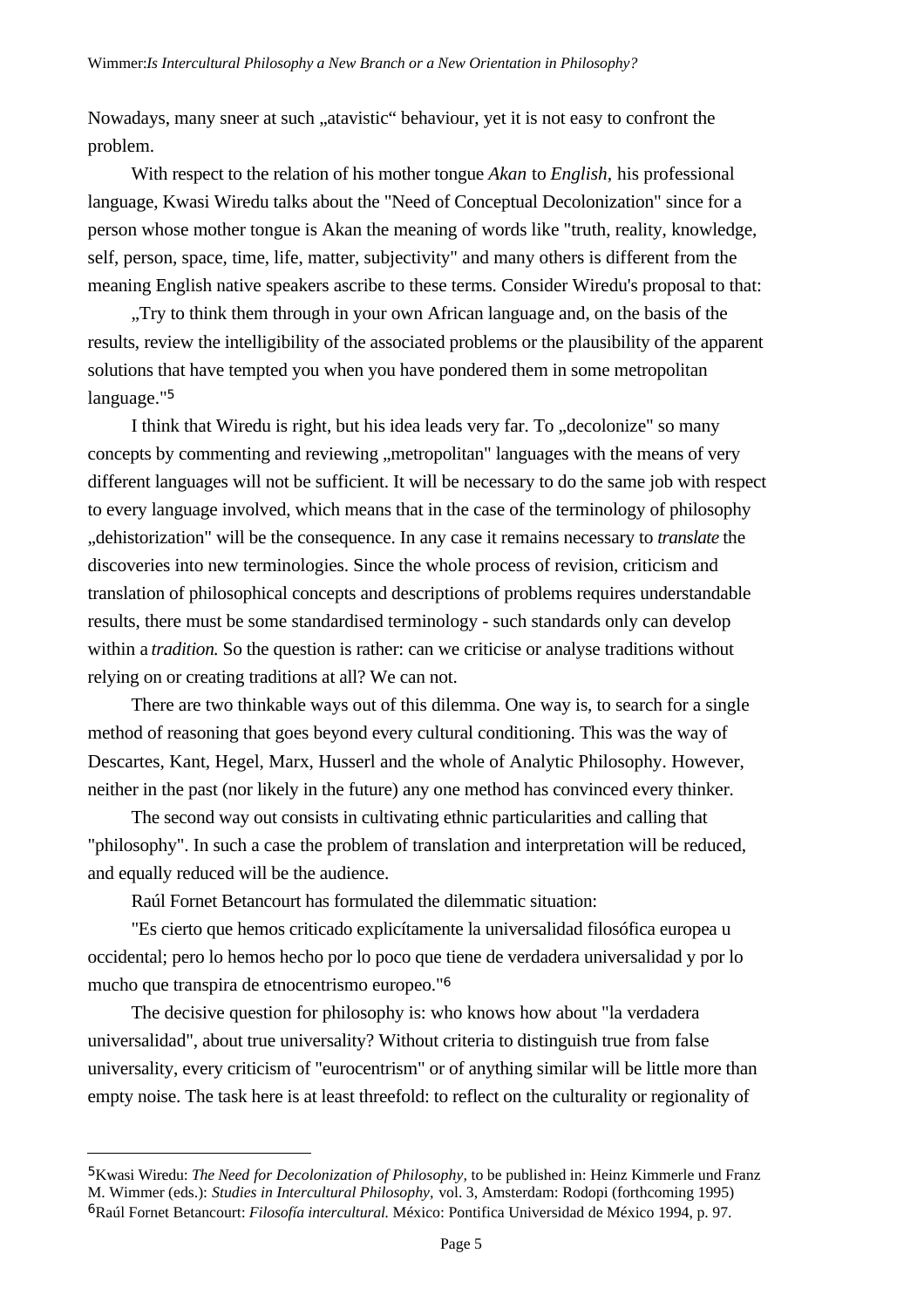every kind of thinking on every level; to search for universally valid arguments and concepts; and to do justice to the respective regional philosophic traditions.

(3) Is "ethnophilosophy" the way out, or is it a dead end?

In a description of the philosophy of Johann Gottfried Herder, written in the period of German fascism in the heydays of nationalism, the proposition can be found: *"language nationalises knowledge."*<sup>7</sup> Such a proposition easily serves as a programme for the numerous trials to reject the dream of universally valid knowledge and to express instead of it national, regional, specific feelings or *weltanschauungen.* Quite often such an attempt is linked to emancipatory political or ideological movements. Intellectuals of formerly colonised countries argue against the predomination of the colonising culture. More generally this tendency is growing also in Europe itself as a result of regionalist and nationalistic movements. A "Russian soul" as well as a "Croat philosophy" can be found in texts from the past couple of years.

At first glance, the intention behind such a way of thinking seems to be emancipatory: it is a reaction against academic and cultural centres which set the standards of knowledge and thinking, and imposed them on the periphery. In that process bilateral communication between ..centre" and ..periphery" is virtually absent. Ethnophilosophers therefore argue that it has always been erroneous from the side of occidental philosophers to pretend that their philosophy is valid and representative for all humans - or even for *reason* itself. In fact occidental philosophers expressed the thoughts of *their own* class or their cultural tradition.

If this is true - why should we not recognise the right of every cultural tradition to express their own thoughts, and to call these expressions *one's own philosophy?* Why, after all, should different philosophies be in competition with each other in an objectivistic way? They could as well be on equal terms with each other. This concept of philosophy would lead to a situation where there are "one hundred flowers" flourishing, different from each other in perhaps every respect, which looks like an ideal in an era of post-modernism.

Yet, this view remains somewhat suspicious - since the project of argumentation itself, the fundamental prerequisite in any theoretical practice, is put into question. If particularity and separateness of culturally bound ways of thinking are true, there is no distinction between *convincing* and *manipulating*, between *logic* and *rhetoric*. Of course this in itself is no argument. What we need to reflect upon is the possibility of philosophical argumentation itself. Let me illustrate this by some discussions in contemporary African philosophy about ethnophilosophy.

"Ethnophilosophy" in African context often has been discussed in relation to the famous book on *Bantu Philosophy* of the Belgian missionary Placide Tempels.<sup>8</sup> The most

<sup>7</sup>"Sprache nationalisiert Erkenntnis": Benno von Wiese: *Herder*. In: Theodor Haering (ed.): Das Deutsche in der deutschen Philosophie.Stuttgart: Kohlhammer, 2. Aufl. 1942.

<sup>8</sup>Hountondji wrote in 1969: "This Belgian missionary's *Bantu Philosophy* still passes today, in the eyes of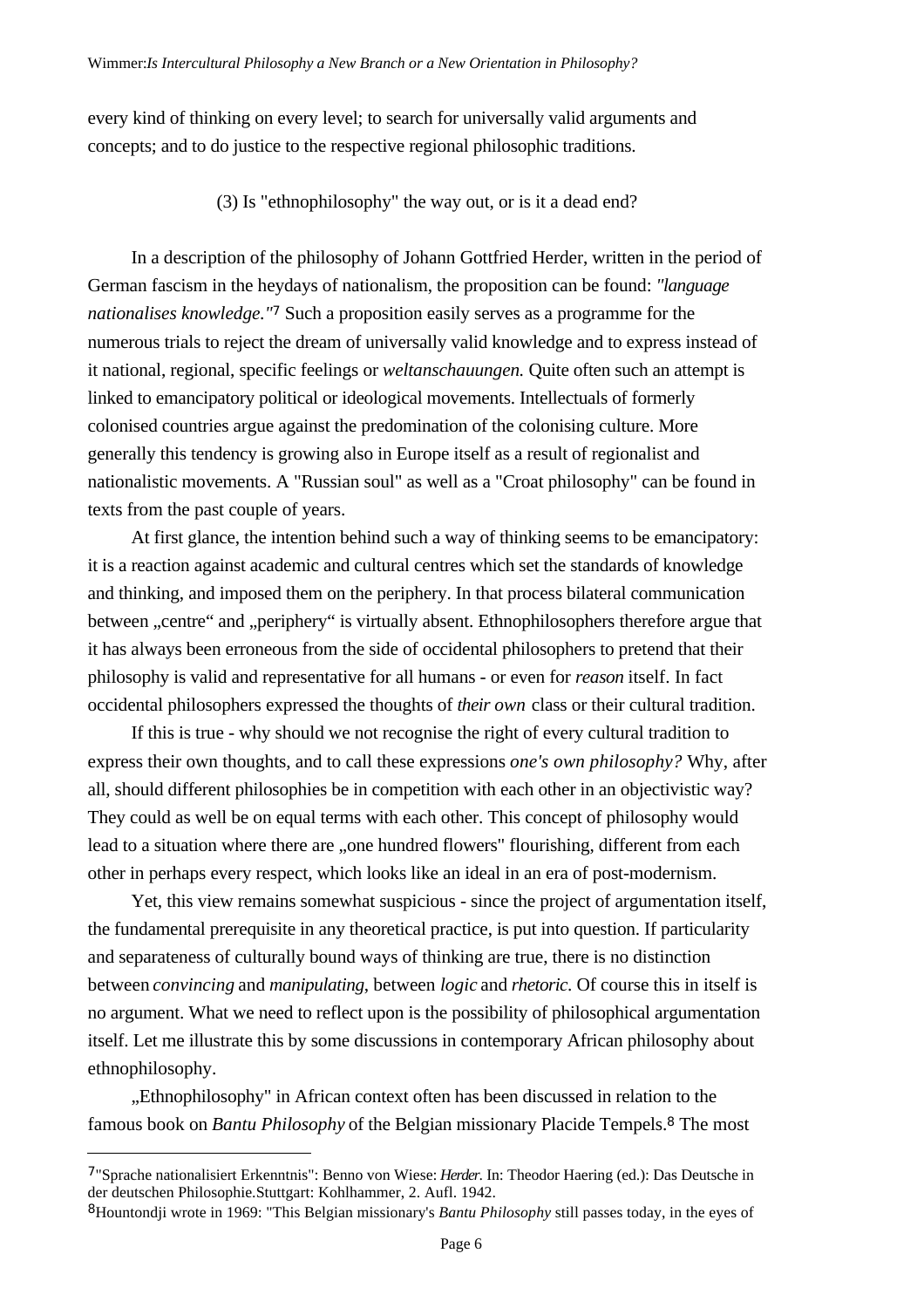characteristic items which have been criticised in Tempels' approach are: that thinking in African traditional cultures always had been *implicit, anonymous* and *unchangeable.* This would be an ethnological point of view. There has been a vivid discussion about Tempel's stance (which was practised by Africans as well as by non-Africans) within Africa, especially after the period of decolonization. Tshiamalenga Ntumba summarised the discussions about this topic. He lists the following to be implicit or explicit concepts that shape Tempels' description of "Bantu philosophy":

1) There is a traditional philosophy of the Bantu people.

2) This philosophy is an ontology in the strict sense.

3) The central concept in bantu ontology is a concept of force rather than of essence, as compared with occidental ontology.

4) Bantu philosophy cannot express itself explicitly, but is rather an unconscious and hidden layer structuring Bantu languages and institutions. Occidental concepts are necessary and apt to make this implicit thinking explicit.

5) Bantu ontology belongs not only to the Baluba - whom Tempels was living with but to all Bantu, even to all "primitive" men.<sup>9</sup>

Although there have been controversies about all of these points, the most interesting point remains number 4. Especially in the years following political decolonization academic philosophy became institutionalised in many African universities.<sup>10</sup> There it permanently remained a central topic whether or not one only can say that there are philosophers in Africa today (which is of course a triviality, although the function of this discipline in modern African societies ought to be questioned), and even more so, whether there is a traditional philosophical thinking which is distinctively African - and which perhaps is influential up to now. A bundle of questions arise: what are the characteristics of such an African philosophy supposed to be? Is there some unity across the many languages and traditions of the continent? Whether and how can such traditions be reconstructed, and so on.

Those who think that there is "African philosophy" and not only "philosophy in Africa" have tried to answer the question in different ways.<sup>11</sup> Historically, the question has been discussed long before Tempels' book was published after World War 2.

One of the most influential settings of these pre-tempelsian approaches came to be known by the name of the "négritude"-movement, a term that was coined by the poet Aimé

 $\overline{a}$ 

some, for a classic of 'African philosophy'. In fact, it is an ethnological work with philosophical pretensions, or more simply, if I may coin the word, a work of 'ethnophilosophy'."Quoted from: Hountondji, Paulin J.: *African Philosophy. Myth and reality,* London: Hutchinson 1983, p. 34.

<sup>9</sup>Tempels, Placide: *Bantu Philosophy.* Paris: Presence Africaine (1959). The book had been published first in French in 1945. Tshiamalenga, Ntumba: "Die Philosophie in der aktuellen Situation Afrikas". in: *Zeitschrift für philosophische Forschung* , vol. 33, 3 (1979) pp. 428-443

<sup>10</sup>Cf. Bodunrin, Peter O.: "Philosophy in Africa - the Challenge of Relevance and Commitment". in: Nagl-Docekal, Herta; Wimmer, Franz Martin: (eds.): *Postkoloniales Philosophieren: Afrika*. Wien: Oldenbourg (1992) pp. 15-39.

<sup>11</sup>Six "ethnophilosophical" approaches are distinguished by Hoffmann, Gerd-Rüdiger; Neugebauer, Christian: "Ethnophilosophie = afrikanische Philosophie? Bemerkungen wider den Zeitgeist". in: Hountondji, Paulin J.: *Afrikanische Philosophie. Mythos und Realität*. Berlin: Dietz (1993) pp. 219-240.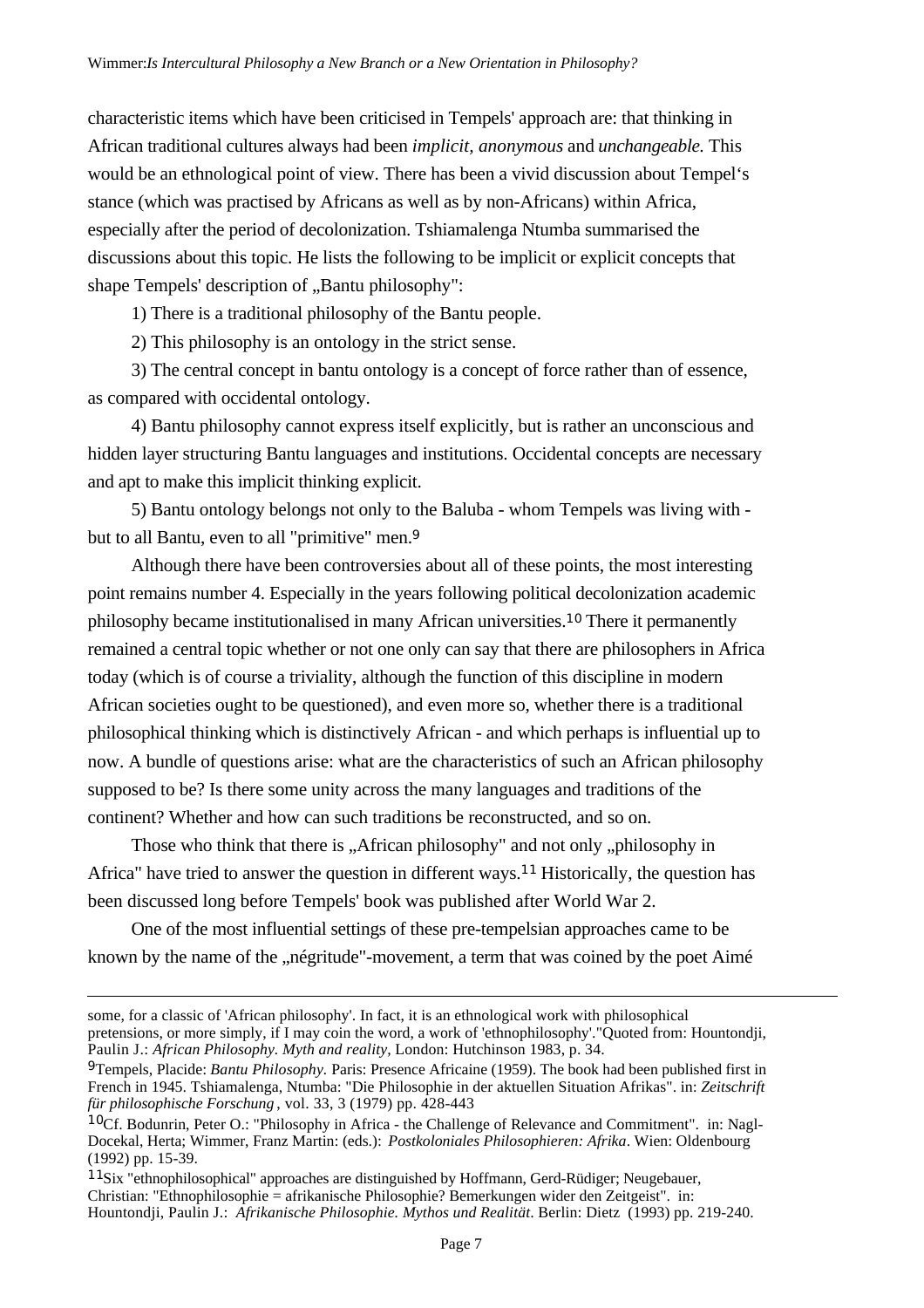Césaire, and which gained publicity especially by the writings of Léopold Sedar Senghor, the president of Senegal. Senghor repeatedly tried to express his view that "négritude" can be characterised by a different form of reason compared to "francité", "arabité" and the like. Taking René Descartes as one of the most outstanding representatives of "francité", Senghor argued that the characteristic of Cartesian philosophy is a distant, an objective relation of the thinking subject to reality. This *visual reason* is distinguishing between subject and object, and it analyzes the realm of objects in a sober and calculating way, which according to Senghor is the characteristic of the French or, more generally, the Occidentals.<sup>12</sup>

This sort of objective reason is seen to be superior to any other in some areas of human activities, especially in the sciences and in technology. On the other hand, if practised exclusively, it reduces the possibilities of human emotionality and social life. Therefore, the complementary to the *visual reason,* called *embracing reason* by Senghor, is not an inferior form of reason, but one which is equally necessary - and is represented by "the negroe".

The "négritude"-movement produced beautiful texts, poems and imaginations. But there remained objections against this kind of role ascription to Africans within humankind. Opponents, such as Marcien Towa from Ghana and Paulin J. Hountondji from Benin, put it this way: "négritude" as an expression of an ethnophilosophy creates a sort of *illusionary consciousness* with respect to one's own cultural identity, thought to be totally different, and is therefore part of the ideology of neo-colonialism.<sup>13</sup>

Not only this kind of metaphysical ethnophilosophy, represented by the "négritude", was criticised. If, for example, a so-called "philosophy" of a people, a nation, a culture, is destilled out of institutions and linguistic structures, even from myths and sayings, one certainly ought to ask about the philosophical relevance of such findings. Who can learn what from it? At least in the context of African discussion, such work usually is done by using interpretative concepts from one or the other occidental tradition. People show an emancipatory interest, if they document the sayings and tales of their tradition or reflect on the history and the structures of their language - Europeans have done so in the period of beginning nationalism during the late 18th and in the 19th century. But: do these collections of sayings, of tales and myths, these analyses of linguistic patterns and structures provide any arguments in philosophic matters? Can we ever expect to get arguments in favour or against Kantian concepts of time (or of moral duties) by reading Grimm's tales? It sounds no less absurd to me when I hear that Kant's theory of the categorical imperative is proved to be invalid by some Gikuyu sayings. What we do not learn from Gikuyu - or Tyrolian or whatever - sayings is the one thing which we ought to know: what exactly are the criteria, the methods, the proofs and where can they be found, which could entitle us to say that a proposition is true or false? The proverbs may have

 $\overline{a}$ 

<sup>12</sup>Senghor, Léopold Sédar: The Foundations of "Africanité" or "Négritude" and "Arabité" Paris: Presence Africaine (1971)

Senghor, Léopold Sédar: "L'esprit de la civilisation ou les lois de la culture négro-africaine". in: Premiers Jalons pour une politique de la culture. Paris: Présence Africaine (1968) pp.11 - 25. Senghor, Léopold Sédar: "Pourquoi une idéologie négro-africaine?". in: *Présence Africaine*, vol. 82, (1972)

pp. 11–38. <sup>13</sup>Cf. Marcien Towa: *Essai sur la problematique philosophique dans l'Afrique actuelle,* Yaoundé: Editions

Clé, 1971, and Paulin J.Hountondji: *African Philosophy - Myth and Reality,* London: Hutchinson, 1983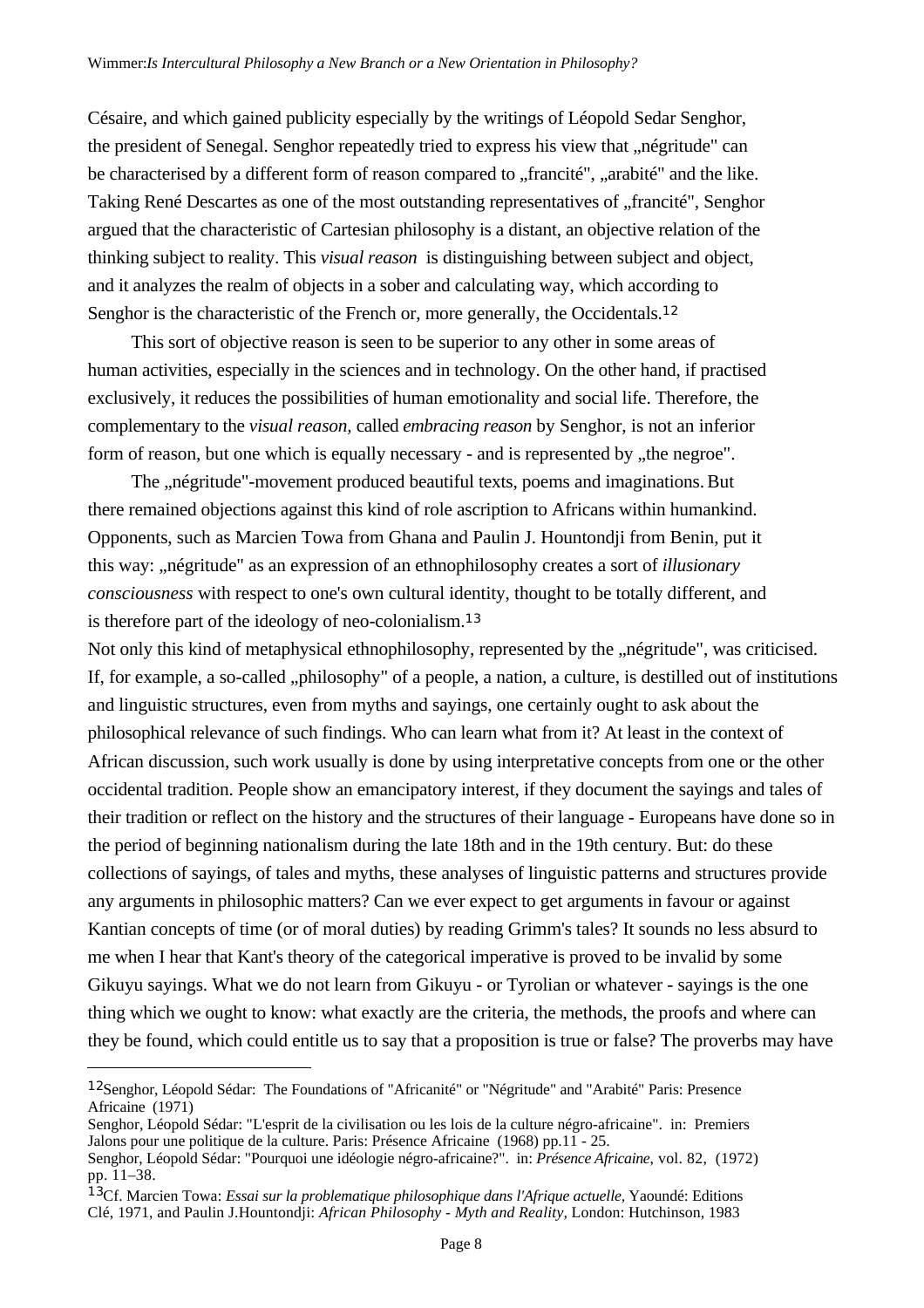taught us to be cautious, they do not teach us the way to obtain knowledge. A proverb never "refutes" any (philosophical or other) argumentation, as the majority of ethnophilosophers seems to think, who are confident to their respective authorities (race, language, "authentic thinking" or whatelse).

Kwasi Wiredu once stressed the simple fact that every people is an "ethnos" and could therefore develop its own ethnophilosophy. Yet, Wiredu says, "A reference to British philosophy is unlikely to be interpreted as alluding to the communal *weltanschauung* of, say, British rural communities."<sup>14</sup> Why should we expect anything different from rural communities in Ghana, or Kenya, than in Britain, or Austria?

There is a dilemma with every sort of ethnophilosophy. On the one hand it is justified to draw attention to traditions neglected and ignored so far, by the mere fact that occidental historiography, in philosophy and elsewhere, is parochial. On the other hand, such emancipatory projects regularly take their ground on occidental concepts and methods of analysis. So the impression one gets is at least twofold: that there is "the" Occident, which did injustice to all other traditions - and yet occidental conceptualisations are not only adequate but necessary for the interpretation of any tradition of thought.

Although the subject of ethnophilosophy seems to be predominant in contemporary African discussion, the phenomenon of ethnophilosophy is by no means restricted to that region, but includes Latin America, Asia, and even Europe. Characteristically no branch of ethnophilosophy accepts the idea of a transculturally authoritative philosophy. Further, there is a typically restricted set of authors and positions to be criticised, most prominent among them Hegel. Discussions about the need to criticise eurocentric pretensions to universalism rarely fail to quote Hegel's lectures on the philosophy of history, for instance his statement that there had been nothing of importance in American history so far, except an echoing of Europe. Similar - or even worse statements - we find in Hegel's lectures when he is dealing with African matters.

Accordingly, among ethnophilosophers Hegel is labelled (together with Lévy-Brühl and others) as a leading ideologist of imperialism.<sup>15</sup> I think I'm not overemphasising the role of individual thinkers, if I try to go a little bit deeper into the case of Hegel here.

Firstly it has to be acknowledged that Hegel only explicitly stated what most academic philosophers until this day implicitly presuppose and practice: that there is exactly *one* history of mankind and of reason, and that this history *necessarily* has led to the present state.

Secondly we can detect silent, but rather unambiguous convictions about the virtues and vices, the advantages and shortcomings of different traditions and languages with respect to philosophy. To exclude Spanish as an official language from a World Congress of Philosophy means to take sides with Hegel's opinions. But Hegel at least tried to argue for what he did.

<sup>14</sup>Wiredu, Kwasi: How not to compare African traditional thought with Western thought. in: Philosophy and an African culture. Cambridge: Cambridge Univ. Press 1980, p. 37. <sup>15</sup>Cf. Dieng, Amady Aly: *Hegel, Marx, Engels et les Problèmes de l'Afrique Noire,* Sankoré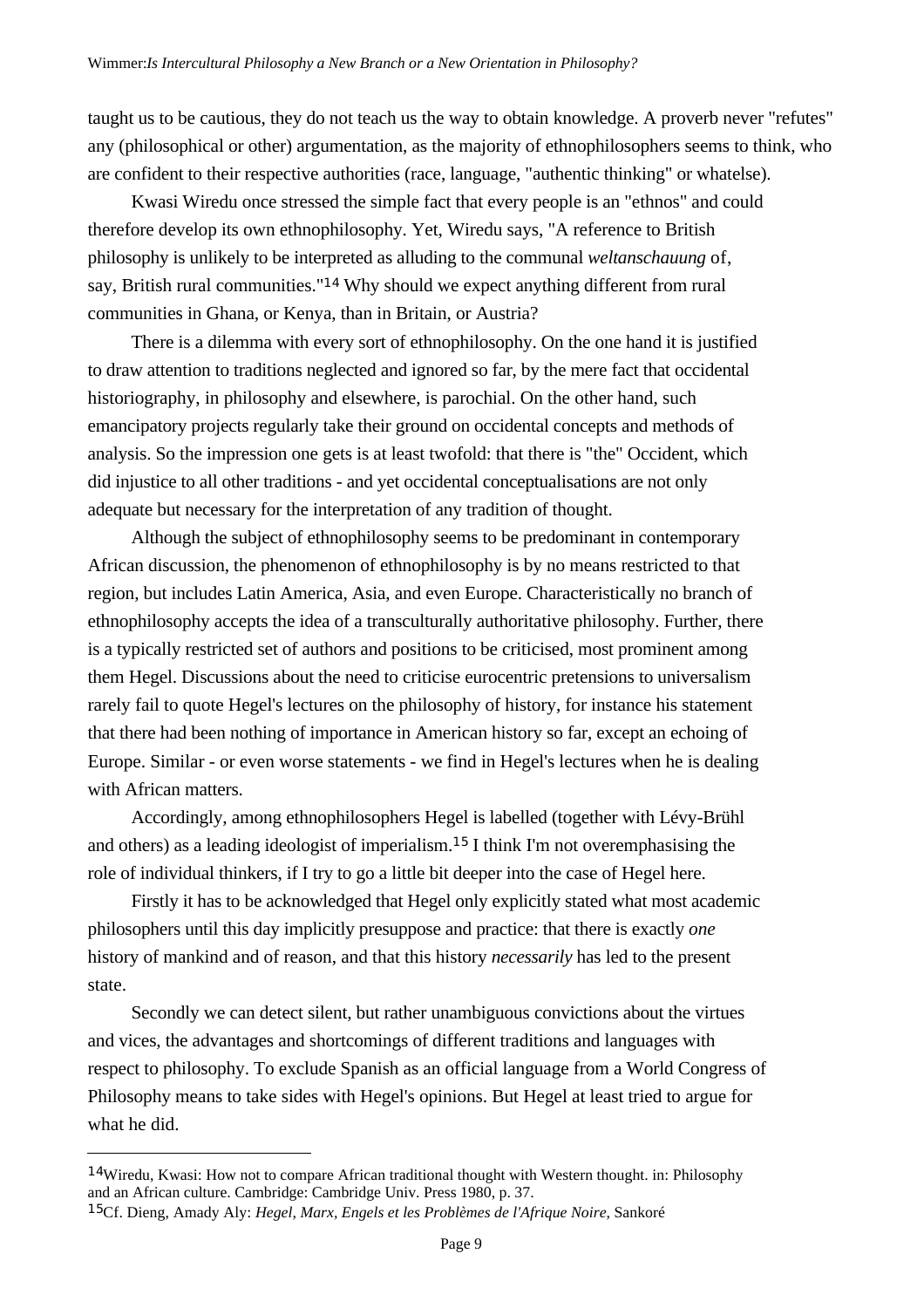Thirdly the protest against a Hegelian view on history and on history of philosophy, does not necessarily lead to a fundamentally different view. For instance, African authors tried to show that it was not true that Africa was of no historical importance, before the period of Westernization. They did so by showing that Greek philosophy and science had been imported from Egypt, viz. from Africa. Anta Diop or Mubabinge Bilolo depict Aristotle as a pupil of African philosophers, a view that is rather uncomfortable to Europeans.<sup>16</sup> Yet, in doing so, Diop and Bilolo - consciously or unconsciously - create a new and so far unacknowledged history of humankind which centers on Africa, a concept that is not so far away from Hegel's ideas – with the minor exception that the place, the content and the form of this unique history are perceived differently.

One has to be serious in this question. Hegel was not unique in his efforts to conceptualise all the facts known from history and to dovetail them into one great scheme. Marx did the same, and so did Burke, Spengler, Toynbee, Jaspers, to mention only a few from the long list of Europeans who tried to depict and explain the long and erratic ways of human beings from its beginnings to its present state. Why these authors have done so, is one question. It is the question about who is interested, and why, to have a complete explanatory framework for all known facts of history. Another question is how one can possibly avoid to be parochial with this kind of problem.

The ethnophilosopher tells us that there is simply no need to quarrel about the Hegel-Project. The nucleus of the project can be seen in the conviction that there has been a unique set of basic questions, all founded in Greek philosophy, and that therefore Greece is not just another culture, just another way of thinking, but the *paradigmatic* culture of humankind.

Perhaps the ethnophilosopher may tell us that there are many - or at least several - "Greeces". In fact, José Martí about hundred years ago wrote: "Nuestra Grecia es preferible a la Grecia que no es nuestra."<sup>17</sup> *His* Greece (the Aztecan culture) must not be *my* Greece, and vice versa. According to Martí there is not *one Greece* for all peoples. According to Hegel, there is. And if there is one Greece, it is not trivial, but remains startling. In Hegel's understanding, Martí's statement can only be described as naive.

Not only Hegel thinks his way out of that. One author who really worked to get the point clear, was Edmund Husserl. In his lectures on "The Crisis of European Science" and in many other texts Husserl does not use a colonialistic shortcut in his argumentation for the statement that there is only one culture which did produce more than just a cultural "Typus" - the question is essential for him in his search for a sound philosophy.

Could Hegel and Husserl be right? Could Martí and Diop be right? Who is entitled to judge, and according to what criteria?

 $\overline{a}$ 

<sup>16</sup>Cf. Bilolo, Mubabinge: "Die klassische ägyptische Philosophie. Ein Überblick", in: Neugebauer, Christian (ed.): *Philosophie, Ideologie und Gesellschaft in Afrika: Wien 1989*, Frankfurt/M.: Lang (1991), pp. 199-212.

<sup>17</sup>José Martí: Nuestra América, In: Obras Completas, vol. 6, La Habana 1975, p. 18.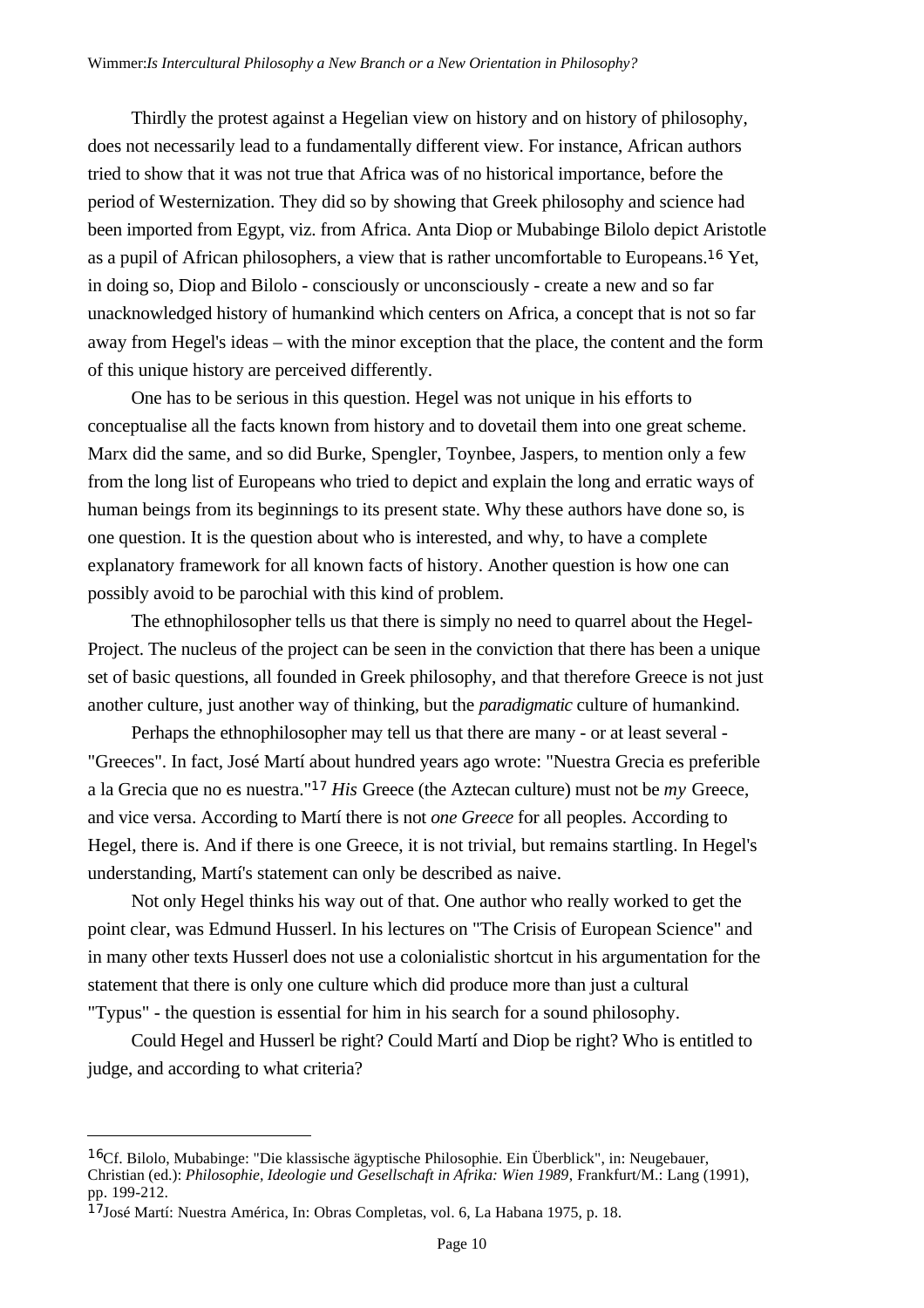What is at stake here? The question is no more and no less whether philosophy in its traditional (occidental) understanding is possible or not. This understanding primarily means that certain judgements can be searched for, which will become evident by purely reasoned arguments. If this is not the case the intention of occidental philosophy always has been illusionary, and whenever people believed in the possibility of that project they betrayed themselves. If it is not illusionary, to renounce the engagement to find the right way implies a serious loss.

Who is to judge? There is no extraterrestrian, no extracultural intelligence whom we could expect to come and to decide between the Hegel-Project and the Martí-Project. We will have to use our own minds again. We will have to continue using different languages to find and to express our ideas. All of these languages will have particularities, none will be completely adequate to what we are trying to think and to express. The game of differentiation and of definition will go on. We will never have the certainty that any of our expressions really hit the point, because as philosophers we will never have other means than our words to show what we mean, and all of these words will be rooted in certain, very particular cultural settings and experiences.

But: we do not necessarily have to look for the one and unique *Greece* only in the past. It could yet be to come. To philosophise in an intercultural orientation means to be aware of the multitude and the diversity of the many cultures of humankind. At the same time it helps our argumentation, not to recede in relativism. Such ways probably will turn out not to be pathed only by occidental thinkers of the past, they will be found in cooperation rather than separation.

#### (4) Consequences

a) The first consequence considering the situation of a globalised humankind with basically different regional ways of thinking consists in a (self-)critical evaluation of philosophy as a profession. We have to acknowledge that any professional training of philosophers, that equates the general term "philosophy" with the culturally bound term "occidental philosophy" is misleading. This equation has been the normal case with almost all professional philosophers, at least in the West, for a long period. This will be no easy task, since a necessary precondition for it - by far not a sufficient one - Euro-centrism has to be criticised and developed into a general criticism of centristic ways of thinking, and moulded into a theory of non-centristic philosophy.

b) The relevance of cultural traditions for the present and the future has to be analysed. The first step again will be to reconstruct different traditions of thought in a comprehensive and differentiated way. In that field, contemporary African philosophers did pioneering work. However, if their work is not limited to provide better self-understanding, but to lead to better understanding between persons of different cultural coinage, new categories and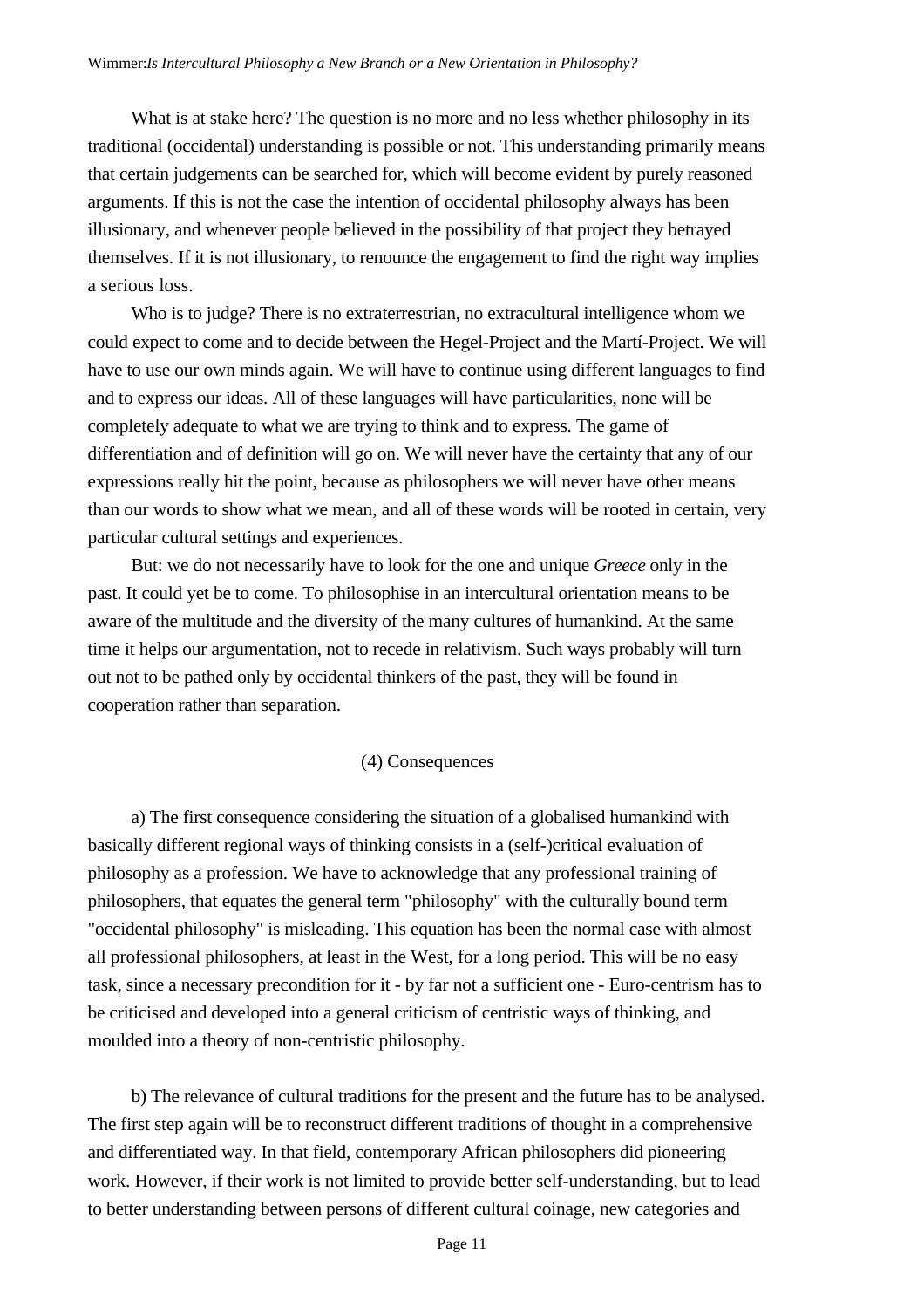concepts must be elaborated. This will be a continuation of the project of European enlightenment with different means: not by relying on a unique method of science, but by creating a polylogue of traditions.

We have to consider the preconditions and the limitations, as well as expectable results of such a polylogue. Different grades and forms of the influence of one or more traditions upon other traditions have to be distinguished. For the purpose of an illustration, let us take the case of, say, four relevant traditions: A, B, C, D.<sup>18</sup> Between all of these traditions there might be unilateral () or bilateral () influences. Under these conditions we can formally distinguish the following models:

*(1) Unilateral centristic influence:*

A B and A C and A D

In this case, it is logically possible (but not expectable in real life) that there are no dialogues (and of course there is no polylogue) between A, B, C, and D. Every tradition with the exception of A is considered to be barbarian<sup>19</sup> i.e. that B, C, and D have to be changed and eliminated by some means, in order to be finally overcome. The task is the extension of A and the elimination of B, C, and D. The idea behind that concept is expressed in terms like "civilisation", "westernisation", "cultural imperialism", or "Euro-centrism". It should be noted that in this model B, C, and D are *ignoring* each other.

*(2) Unilateral and transitive influence:*

A B and A C and A D and B C

In this stage, no dialogues are necessary, although by the double sided influence of C (by A and by B) comparative descriptions between A and B become possible. For the tradition A in this case every other tradition remains barbarian; B ignores D, C also ignores D. But B imitates A and therefore "civilises" C with concepts partly derived from A.

*(3) Partially bilateral influence: the period of dialogues*

There are many logically possible stages from

 $\overline{a}$ 

A B and A C and A D via A B and A C and A D and B C up to A B and A C and B C and B D and C D and A D

Between each of these models several stages can be distinguished. We can skip listing all of them. Partly bilateral influences are processes of selective acculturation. For tradition A some other traditions are not barbarian any longer, but *exotic.* The same holds for B, C, and D in an increasing manner, but mutual influencing is never complete. The stage

<sup>&</sup>lt;sup>18</sup>It is not at all evident in a given discussion that there will be unanimous agreement about what "A,B,C,D" means, nor about what traditions are relevant. However, I only want to consider the formal side of the question.

<sup>19</sup>The terms "barbarian" and "exotic", used here, are introduced in Franz Wimmer: *Interkulturelle Philosophie. Theorie und Geschichte,* Wien: Passagen 1990.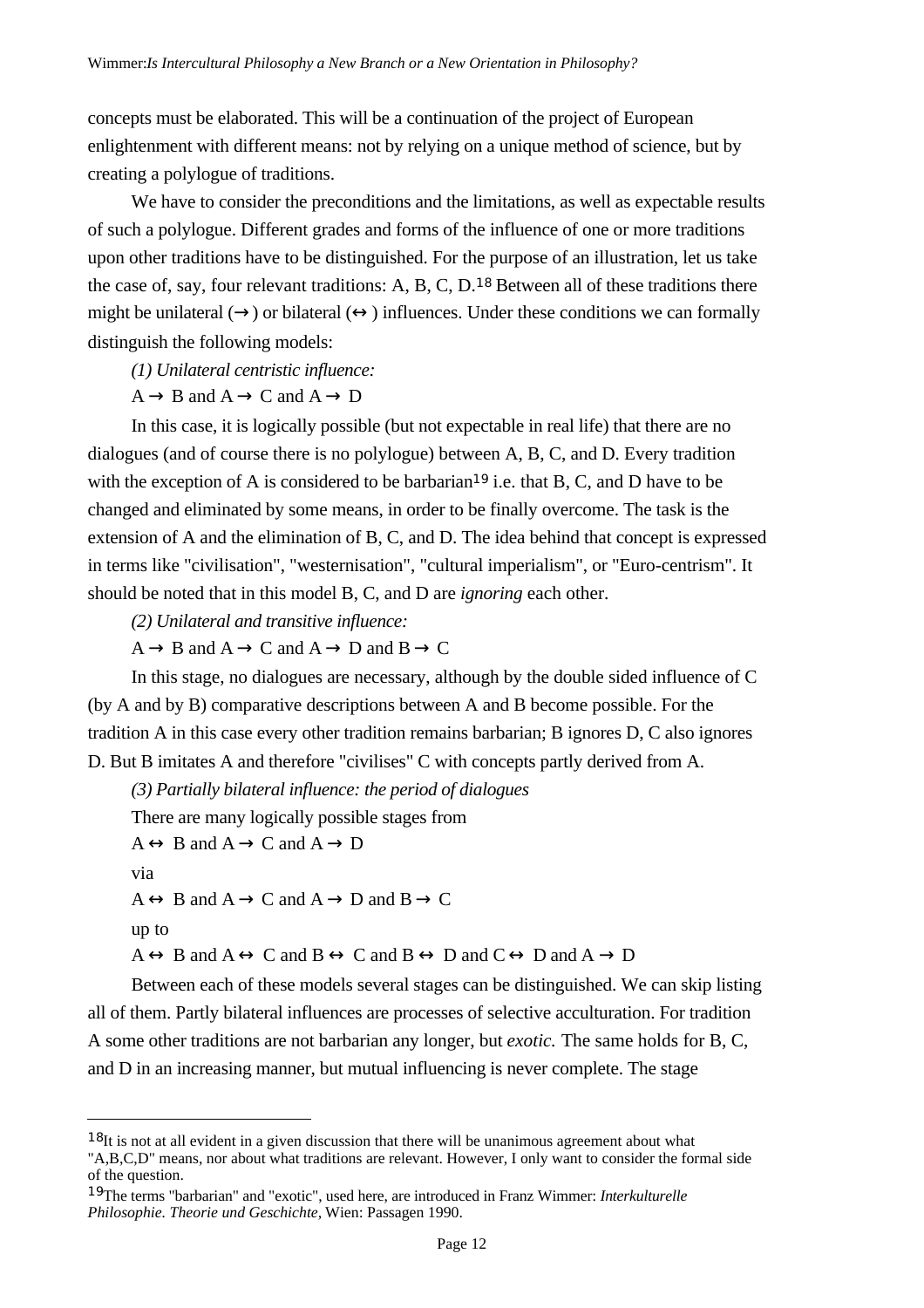symbolised in the last line represents a polylogue between all relevant traditions with the partial exclusion of D. In that situation, comparative philosophy is firmly established.

*(4) Complete bilateral influence: the period of polylogues*

A B and A C and A D and B C and B D and C D

For every tradition any different is exotic: the consequent form of a polylogue, and of intercultural philosophy is achieved.

We have to ask whether philosophy is possible under the conditions of a polylogue. The question can perhaps be answered by analysing processes from the (European) history of ideas, something I do not want to do here.

c) For the present, when describing and explaining the history of philosophy, we have to avoid the picture of one continuum. We rather will establish the concept of *concert continua,* existing relatively independent from each other. If we begin with periodisations, classifications, and interpretative concepts relying exclusively on one of many cultures, we have no evidence whatsoever that entitles us to imagine humankind as thinking solely along one, unique way. The evidence of divergent cultural traditions therefore openly contradicts Western theories, which try to establish a concept of a 'unique philosophy' as valid (and superior) to all other ways of thought, living, or culture.

There are two ways leading to a new view of history of philosophy: first, we can analyse the inconsistency of the western picture of a continuum (as it was sketched in the historiographic tradition of modern times) and second, we can apply different categories and concepts from non-occidental traditions to obtain a new history of philosophy. I want to sketch both points shortly.

Firstly: when reading different descriptions of Kant's thought and contributions to philosophy, it becomes doubtful whether "Kant" is a proper name at all. Let us consider four books describing "Kant". Bertrand Russell in his "History of Western Philosophy" describes an important and influential epistemologist whose main achievement is the "Critique of Pure Reason". The pre critical works lead towards it, whilst Kant's late writings should not be taken too seriously. In the "History of Philosophy" written by a group of scholars from the Soviet Academy of Science we meet a different person: their "Kant" was an important methodologist of science before he got entangled in the contradictions of reality and experience, free will and determination, thereby reflecting the contradictions of a bourgeois thinker in a feudal state. Later on, this "Kant" degenerated into metaphysical questions. Still another "Kant" can be found in Hinrich Knittermeyer's article in "Das Deutsche in der deutschen Philosophie": in Knittermeyer's view "Kant", being a German, simply hat to go to the extremes everywhere, and therefore he necessarily had to accomplish the criticism of reason. Later, "Kant" recovered from foreign formalism and wrote his main work: the "Critique of Judgement". With "Kant's" last writings his philosophy was at its best. The last "Kant" under consideration is found in Frederick Copleston's "A History of Philosophy": Copleston again centers on the "Critique of Pure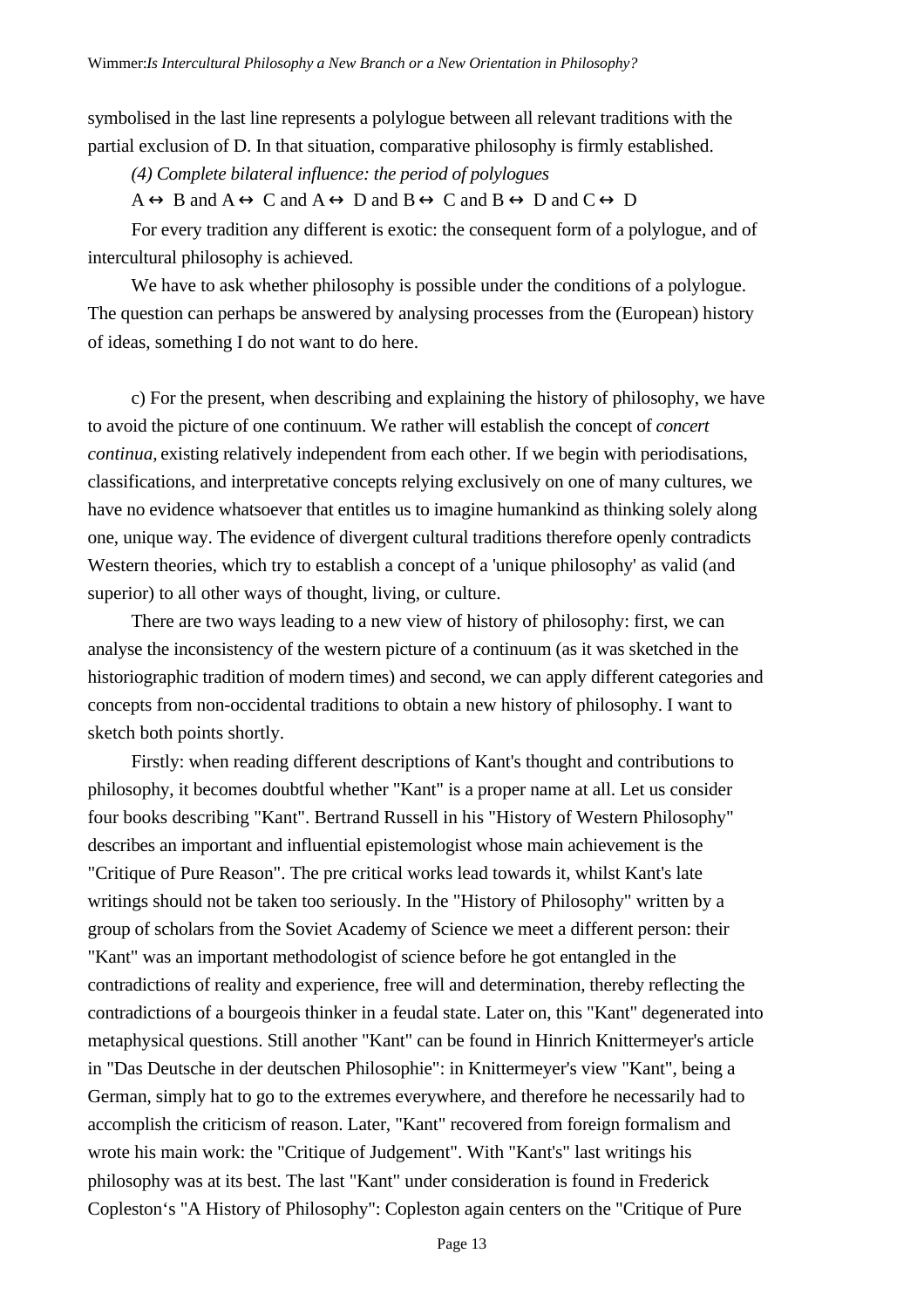Reason", but his "Kant's" main achievement is not epistemology, but metaphysics, although in a restricted sense. "Kant" as a metaphysician ignored the right traditions and so ran into contradictions (which the Jesuit describes very similar to the Soviet Academy).

So, every historian of philosophy tells his own story. There is not *one* story of the philosophy of Kant, and even less there is *one* story of Occidental philosophy. Relativity of viewpoints is the first lesson we learn by reading the stories of philosophy.

The second example will show what happens if we apply non-occidental categories to the history of philosophy.

It is common in the Western tradition of the historiography of philosophy to dichotomise, e. g., "materialism vs. idealism", "rationalism vs. empirism", "theory vs. practice" and so on. The motive - though not the argument - for such dichotomies may lie in the fact that in Occidental discussions there is a deep-rooted agreement about possible sources of knowledge, the candidates being two: either the senses or reason (or some combination of the two). Indian philosophers differentiated *six* sources of possible knowledge. The historian of philosophy is in no position to decide which tradition is right. It rather is his duty to describe and to explain philosophically relevant traditions and thoughts as fairly and as differentiated as possible. In this respect, dichotomic classifications can be heuristically deficient. Therefore, innovative forms and contents of periodisation, classification and interpretation can only be expected from a co-operation of scholars with different cultural backgrounds, bringing their views together on a par.

d) Practices of argumentation with respect to systematic questions of philosophy have to be developed, which are bound to cultural frameworks as little as possible. What does that mean?

Take the case of a discussion between representatives of different cultural traditions on the question of "humanity", a central issue with respect to human rights. Philosophers try to find arguments which favour their conception of human rights. They ought to be ready and sufficiently informed, to explicate and to evaluate not only the connotations of such words as "humanum" or "Menschheit", but also of "muntu" in the Bantoo or "ren" in the Chinese language, as well as other relevant concepts. From dia-logues (intending mutual understanding) poly-logues need to be developed, intending mutual convincing on a basis of commonly agreeable ideas. We can expect that ideas expressed in such sorts of polylogues will be linguistically and culturally mixed (although this is not necessarily the case).

### (5) Conclusion

Philosophers always wanted to consider ontological, epistemological, and ethical questions relatively independent from their own cultural and religious environment. The specific problem of contemporary philosophy arises out of a situation where *one* of the